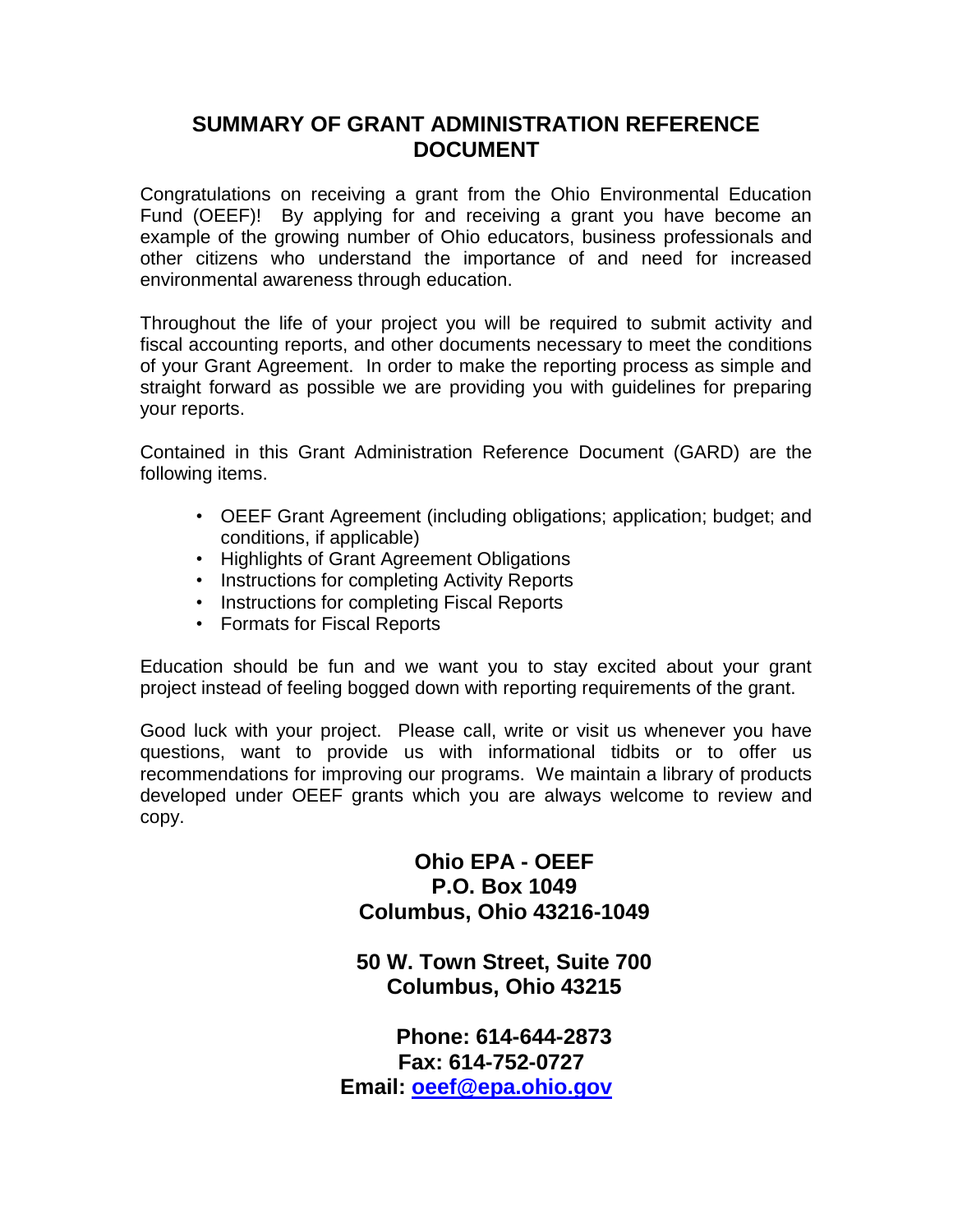## **HIGHLIGHTS OF GRANT AGREEMENT OBLIGATIONS**

Please review your Grant Agreement carefully and be sure your Fiscal Agent also is familiar with the obligations prior to initiating your project. Becoming familiar with your obligations under this Agreement, your budget and any conditions placed on the award of your grant, will help you to avoid reporting problems at the end of your grant project. We would like you to focus your attention on a few of the obligations.

- **Term of Agreement (Pg 1)**: The term of the Grant Agreement is the time period you are bound to the requirements of the Agreement. This begins with the date the Grant Agreement was signed by both parties and runs through the date OEEF issues a written letter of closure, and includes the five-year records retention requirement. This time period is different from the Project Period.
- **Project Period (Pg 1)**: Your Project Period is the timeline you decided you needed to undertake your project from the initiation of your project activities to the completion of your project evaluation. Extending the Project Period requires a written request and approval. OEEF will only grant up to 6 month extensions for any grantee.
- **Three Copies of Products (Pg 2)**: Three copies of materials produced in whole or in part under this Agreement must be provided to the OEEF. If a product involves a major expense, such as a several-hundred-dollar classroom "toolbox" of instructional material, please discuss this in advance with OEEF staff.
- **Expense Reimbursement and Working Capital Advance Payments (Pg 2)**: Payments to grantees may be made on a reimbursement basis or in the form of working capital advance payments. Grantees that elect to receive payments on a reimbursement basis shall submit payment requests and copies of supporting documents including invoices and payroll records after costs are incurred. The amount of the payment request shall be equal to the actual costs incurred. Reimbursement payment requests may be submitted every 30 days (monthly) or less frequently if costs are not incurred during a given period of time.

Grantees that elect to receive working capital advance payments shall submit an initial request for payment along with the formal acceptance of the Agreement and shall request the estimated amount needed for the first 90 days, or 3 calendar months of the project. Subsequent requests are limited to the estimated amount needed for the next 90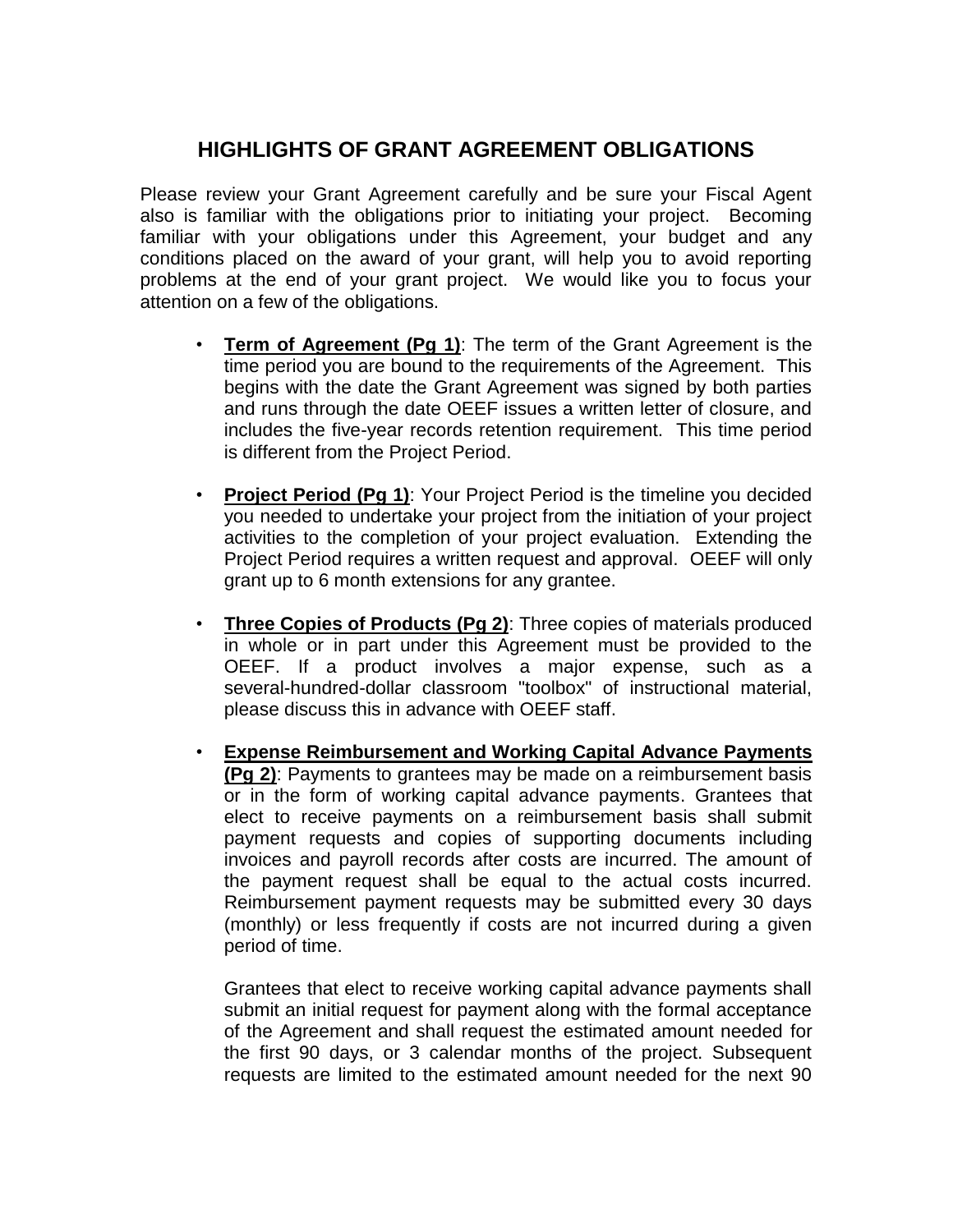days or 3 calendar months of the project, after adjusting for cash balances or shortfalls.

Ohio EPA will hold 10% of the award amount to grantees that elect to receive working capital advance payments in reserve until the project is complete. The final 10%, or a portion thereof, shall be paid to the grantee on a reimbursement basis, for final actual project costs that were not reimbursed through working capital advance payments.

- **Expenditures Incurred Prior to Effective Date of Agreement (Pg 2)**: Debts for activities under this grant must not be incurred prior to the effective date of this Agreement.
- **Activity/Fiscal Progress & Closing Reports (Pg 3)**: Mark on your calendar the dates your Activity and Fiscal Reports are due to the OEEF. An explanation of the content requirements of Activity Reports and examples identifying the content and format of Fiscal Reports are contained in this document. **All reports must be signed by two individuals, unless the parties agree otherwise. The reports may be signed by the Project Director, Authorizing Agent and/or the Fiscal Agent**. Fiscal reports must be on your organization's letterhead.
- **Project Budget Modifications (Pg 3)**: You do need to acquire prior approval from the OEEF to modify your grant budget. You must submit a written modification to the OEEF within 30 days of determining a change is needed. Also keep in mind, any expenses not eligible for funding identified in the OEEF Grant Guidelines apply to active grants.
- **Project Activity Modifications (Pg 3)**: You DO need to request, in writing, prior approval from the OEEF to modify your grant activities. Every effort will be made to respond quickly to your requests so that your project is not delayed.
- **Separate Accounting/Records Retention (Pg 3)**: You must maintain separate accounting records of grant funds and retain these records for five years from the date the grant is closed.
- **Access and Audit**: OEEF has the right to conduct a compliance audit of your financial records of the Grant Project. Maintaining complete records will be beneficial to you in the event of an audit.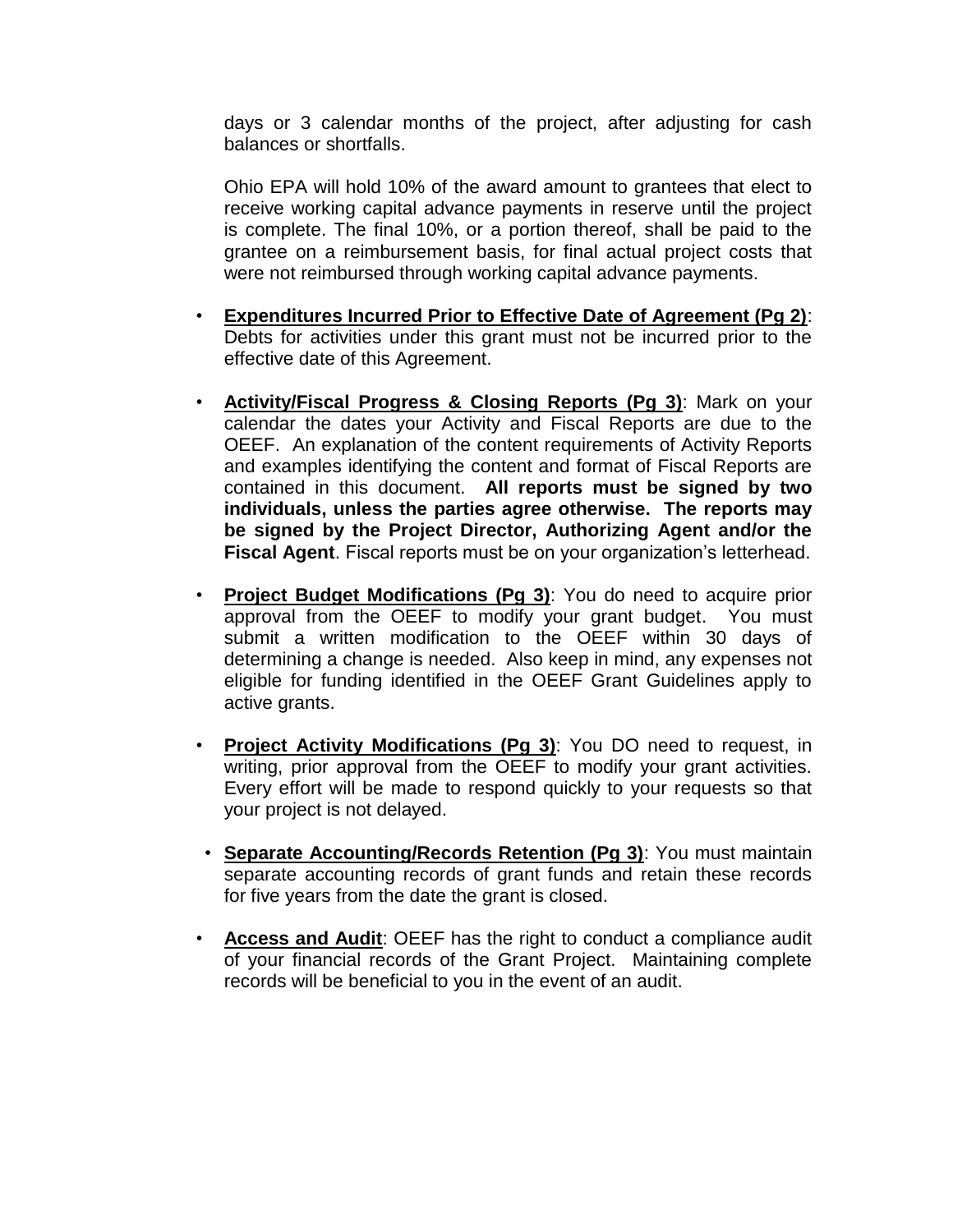- **Disputes/Termination/Arbitration (Pg 4)**: We look forward to an enjoyable and productive working relationship with all of the grantees, however, in the event a controversy or dispute regarding your obligations under your Grant Agreement arises, conditions for resolving these disputes are identified in Articles VII and VIII.
	- **Right to Reproduce Pg 5)**: The OEEF and Ohio EPA reserves a royalty-free, nonexclusive, and irrevocable license and right to reproduce, publish or otherwise use, and to authorize others to use, for governmental purposes, materials developed using OEEF grant monies, the copyright in any work developed using OEEF grant monies, and any rights or copyright purchased using OEEF grant monies.
- **General Provisions (Pgs 5,6,7)**: Be aware of all general provisions and in particular the ones dealing with Subcontracting, Contractual Services, Campaign Contributions, and Soliciting Donations.

If you have any questions concerning your obligations under the Grant Agreement during the course of your grant project, please call the OEEF staff at 614-644-2873.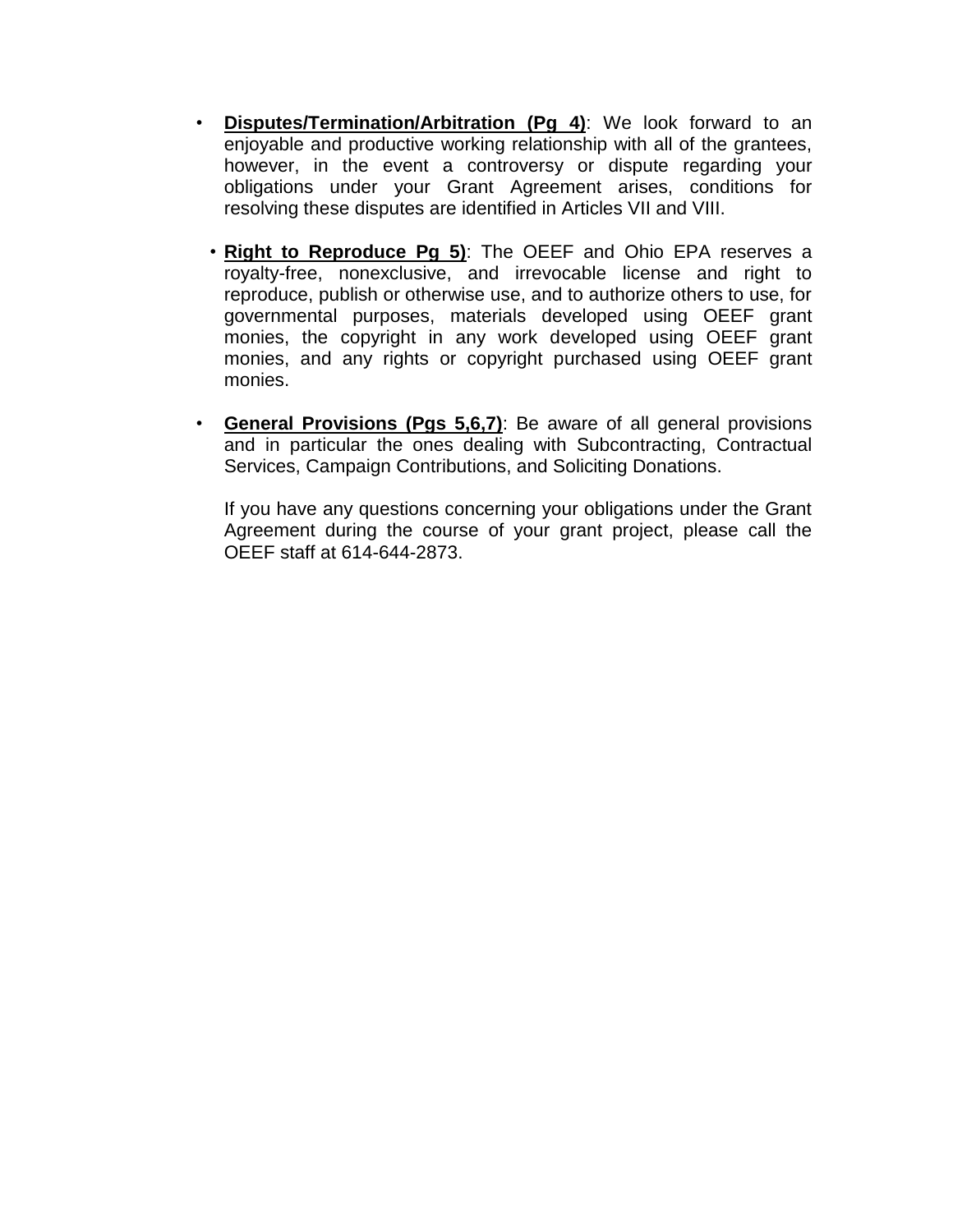# **ACTIVITY PROGRESS REPORTS**

When preparing the **Activity Progress Reports** discuss your project activities, successes and concerns you had during the prior six month period. There is no minimum or maximum page requirement, however, if you can address the areas below in two pages that is acceptable. Please include a discussion of:

- activities undertaken and how your progress compares with your proposed timeline; if you are behind schedule, explain reasons
- \* highlights of exciting and successful events or milestones
- who and how many of your intended audience are experiencing the benefits of your project thus far
- the collaboration of the project planners and how the collaboration efforts are enhancing your project or what difficulties you are having
- \* whether you feel you are beginning to accomplish your educational objectives
- concerns you have and how you are addressing the problems
- \* recognition you received for your project (Please send copies of news articles, awards, and any pictures which capture the project activities)
- materials produced (Don't forget to include 3 copies of these materials with your report)
- \* modifications made to your project activities and budget
- \* anticipated problems
- please include photographs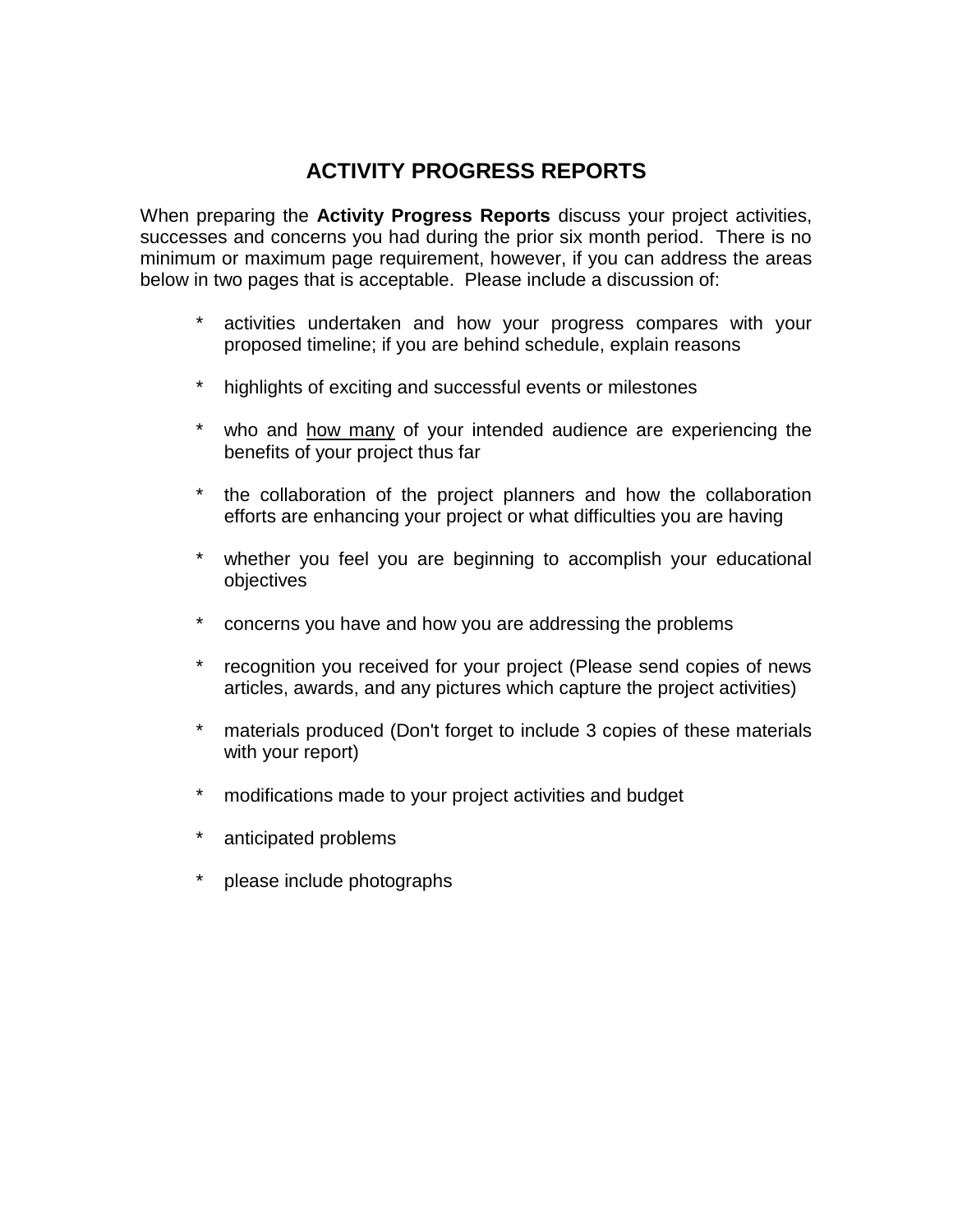# **ACTIVITY CLOSING REPORT**

When preparing the **Activity Closing Report** prepare a **cumulative review of the entire project covering all project periods previously reported**. Include the information requested in the progress reports and the following additional information:

- describe in detail how the activities were undertaken; include any information needed for others to replicate your project
- \* describe in detail two or three exemplary learning experiences
- \* choose a strength of your program and highlight how that affected the increased knowledge of your audience
- \* describe accomplishments made towards your educational objectives
- \* describe specific evaluation measures used to determine how well your educational objectives were met and explain or include examples of responses provided by your audience
- describe how your project has been shared with others and products developed disseminated
- \* describe your plans for the continuation of your program or future dissemination of products developed
- \* discuss your thoughts on if, and how, your project can be replicated by other organizations, how the products you developed can be duplicated and used by others, and the audience that would most likely benefit from these educational materials and activities.

We want to be as flexible as possible in the reporting format, so as long as you provide the above information you can be as creative (of course we as reviewers encourage that!) as you like in style and format. There is no minimum or maximum page requirement.

The OEEF will conduct an evaluation of your grant project and if your project is selected as an outstanding example of environmental education. Please call OEEF staff to learn more about the criteria used.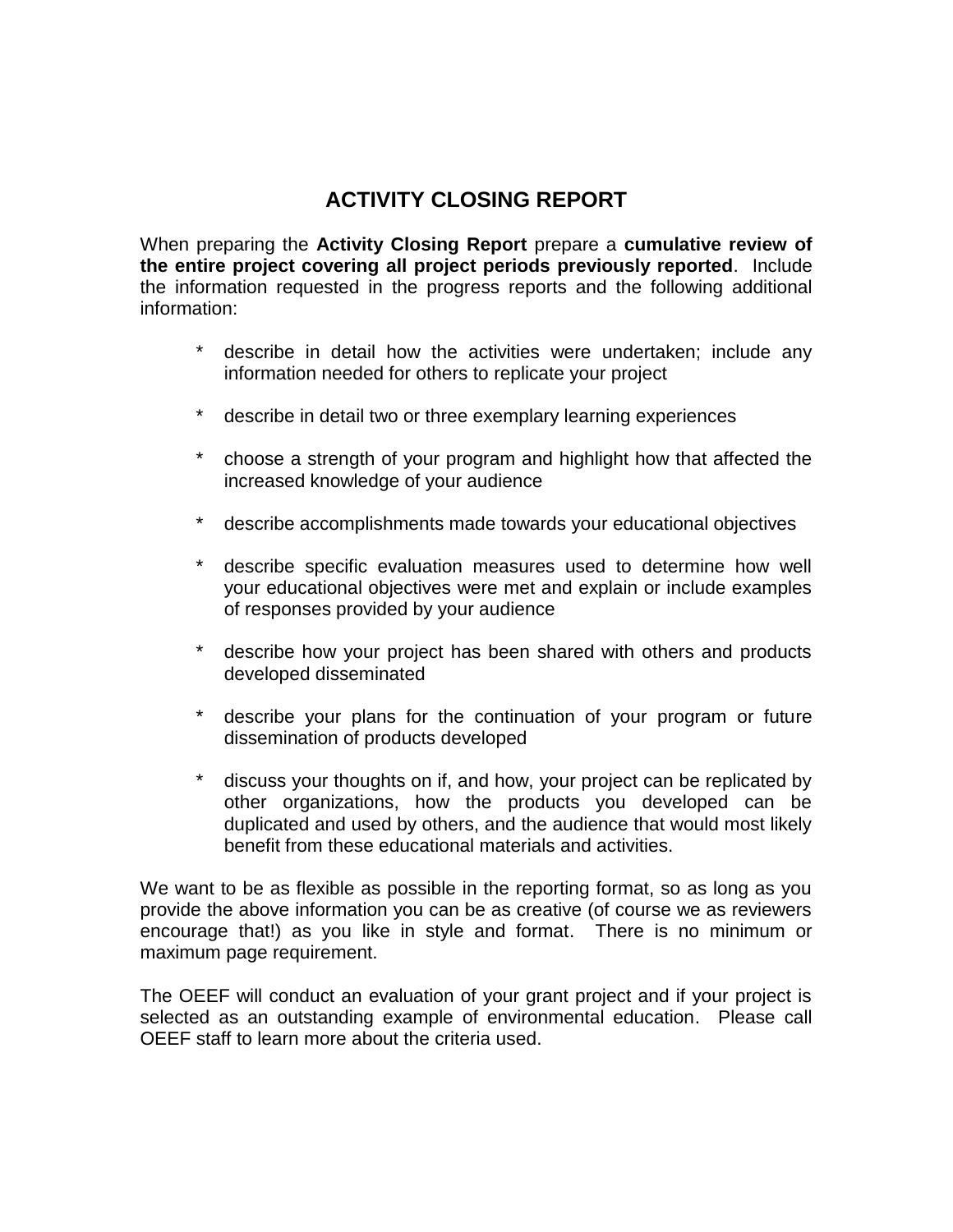### **REQUESTS FOR ACTIVITY MODIFICATIONS AND PROJECT PERIOD EXTENSIONS**

If you want to modify the activities in your project or you think you need an extension of your Project Period, you must receive prior approval of the OEEF. You may initially discuss your ideas with OEEF staff but you must also prepare a written request. OEEF will respond in writing to these requests. The written request and OEEF written approval will serve as a modification to your OEEF Grant Agreement. **OEEF only grants up to six month extensions to any applicant.** 

Please prepare all written requests on your organization's letterhead. At the top of the front page, type "**Activity Modification Request**" or "**Project Period Extension Request**", and reference your OEEF grant number.

# **FISCAL PROGRESS REPORTS**

**Fiscal Progress Reports** account for the expenditures and line item balances of your OEEF grant monies. Please prepare these reports on your organization's letterhead, using the enclosed format. Fiscal Progress Reports use a four column table format with "Current Budget", "Previous Balance", "Expenditures this Period", and "Remaining Balance" across the top with Expenditure Line Items down the side. Your "Current Budget" is either your original proposed budget or, if applicable, your modified budget from the most recent Budget Modification Report. (see Budget Modifications)

## **FISCAL CLOSING REPORT**

The **Fiscal Closing Report** accounts for all expenditures made during the course of the grant project and line item balances of OEEF grant monies based on the final budget. Please prepare this report on your organization's letterhead, using the enclosed format. The Fiscal Closing Report uses a three column table format with "Current Budget", "Total Expenditures", and "Remaining Balance" across the top with Expenditure Line Items down the side. Your "Current Budget" is either your original proposed budget or, if applicable, your modified budget from the most recent Budget Modification Report. (see Budget Modifications)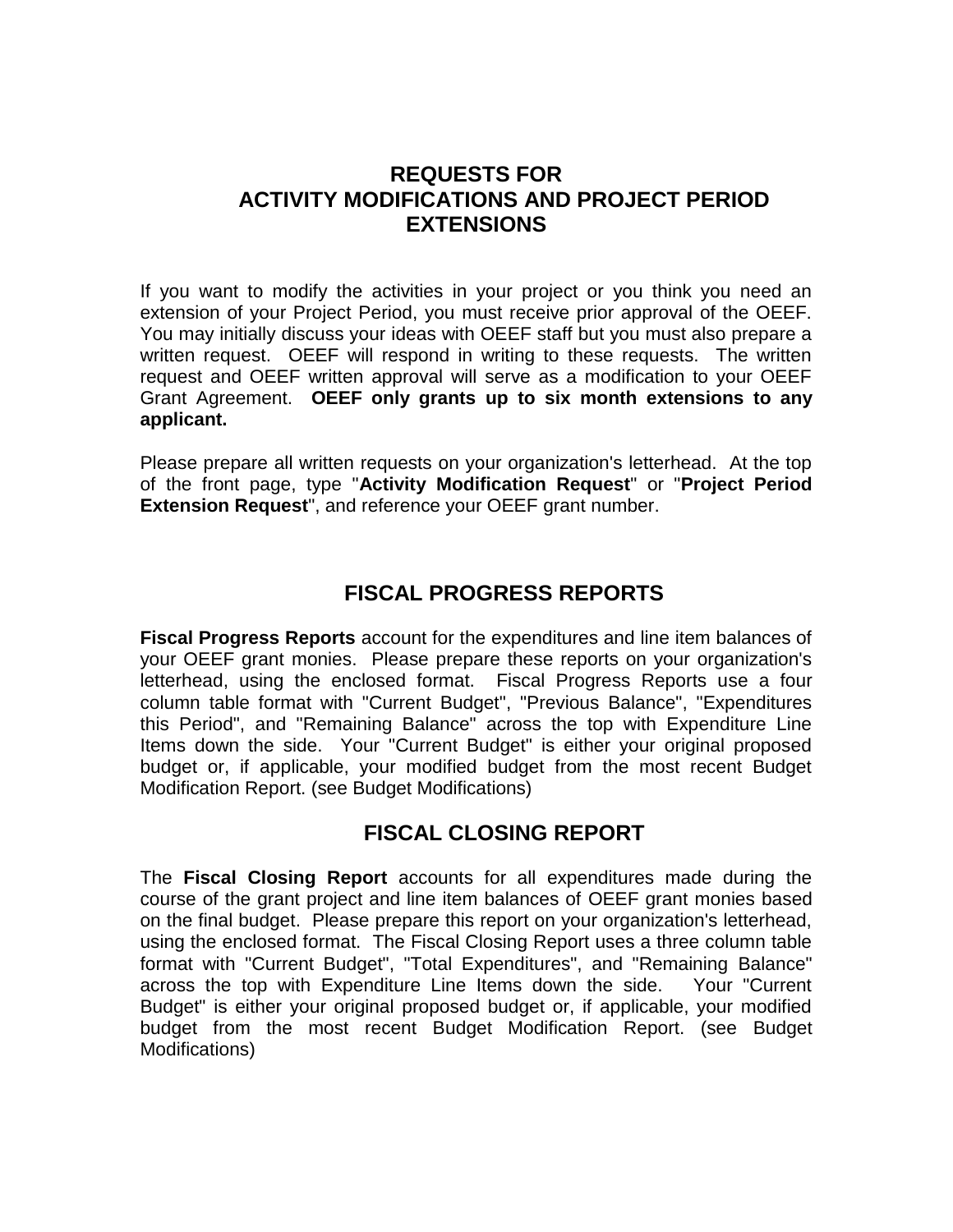We would like to know how much money, in cash and volunteer services, was provided to educate Ohio citizens on environmental issues as a result of OEEF grants. Please include, therefore, in your Fiscal Closing Report, the total amount of fiscal contributions made by your organization towards the project throughout the life of the grant project as a **footnote** at the bottom of your report. Please don't combine OEEF grant monies and in-kind cash contributions. All fiscal reports are required to have two signatures of those people responsible for the grant funds and be on organizational letterhead.

## **BUDGET MODIFICATIONS**

We understand budgets submitted with grant applications are best estimates of expenditures necessary for the successful completion of the proposed project. Once any project is underway, adjustments to the proposed budget need to be made.

Budget modifications can be made provided the modifications do not increase the total grant award or the activities of your project have not been modified. Once you have determined a modification to the budget is necessary, within 30 days you must notify the OEEF in writing of these changes. If the modification to the budget is being made as a result of a change in your project activities, however, you will need prior written approval of the proposed changes in activities. (See Requests for Activity Modification and Project Period Extensions)

Please prepare **Budget Modification Reports** on your organization's letterhead, using the enclosed format. The Budget Modification Report uses a three column table format with "Previous Budget", "Amount of Change (+ or -)", and "Modified Budget" across the top with Expense Line Items down the side. After submitting a Budget Modification Report, the number in the "Modified Budget" column will be entered in the "Current Budget" column of the next Fiscal Progress Report.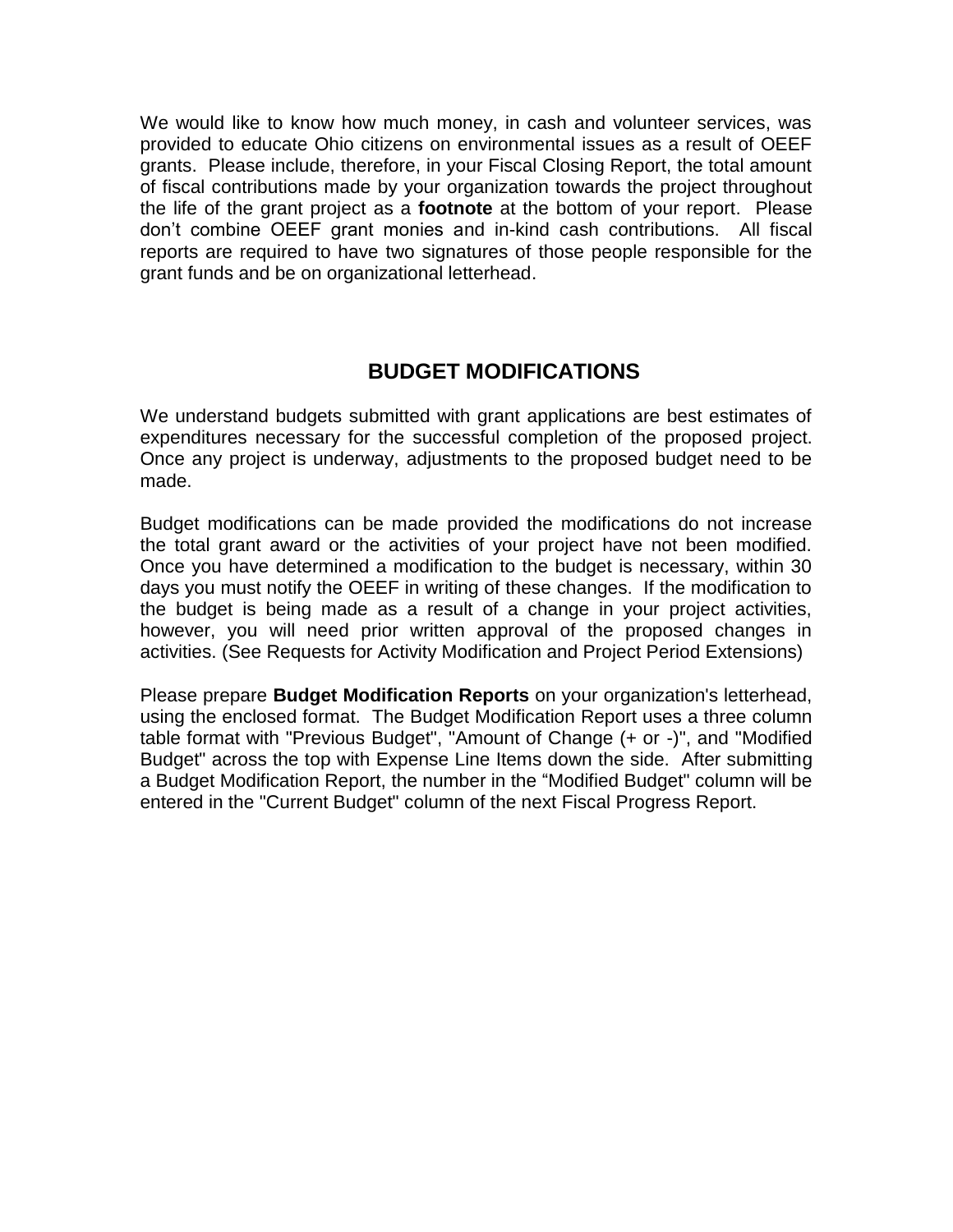### (Letterhead)

#### **OEEF ID #:**

**Organization Name: Statement Period:** (month/day/year) **through** (month/day/year)

### **BUDGET MODIFICATION REPORT**

|                | <b>Amount of</b> |                 |
|----------------|------------------|-----------------|
| <b>Current</b> | Change           | <b>Modified</b> |
| <b>Budget</b>  | $(+ or -)$       | <b>Budget</b>   |

#### **A. Personnel**

- **1. Salary/Wages**
- **2. Benefits**
- **3. Substitutes SUBTOTAL**
- **B. Non-Personnel**
- **1. Supplies**
- **2. Equipment**
- **3. Printing**
- **4. Other**

**SUBTOTAL**

**C. Contractual**

**SUBTOTAL**

**D. Administrative SUBTOTAL**

**OEEF TOTAL**

**I certify the reported OEEF grant expenditures are true and accurate. These expenditures have been incurred and complete documentation is on file.** 

**\_\_\_\_\_\_\_\_\_\_\_\_\_\_\_\_\_\_\_\_\_\_\_\_\_\_\_\_\_\_\_\_\_\_\_\_\_\_\_\_\_\_**

**\_\_\_\_\_\_\_\_\_\_\_\_\_\_\_\_\_\_\_\_\_\_\_\_\_\_\_\_\_\_\_\_\_\_\_\_\_\_\_\_\_\_**

**(Signatures)**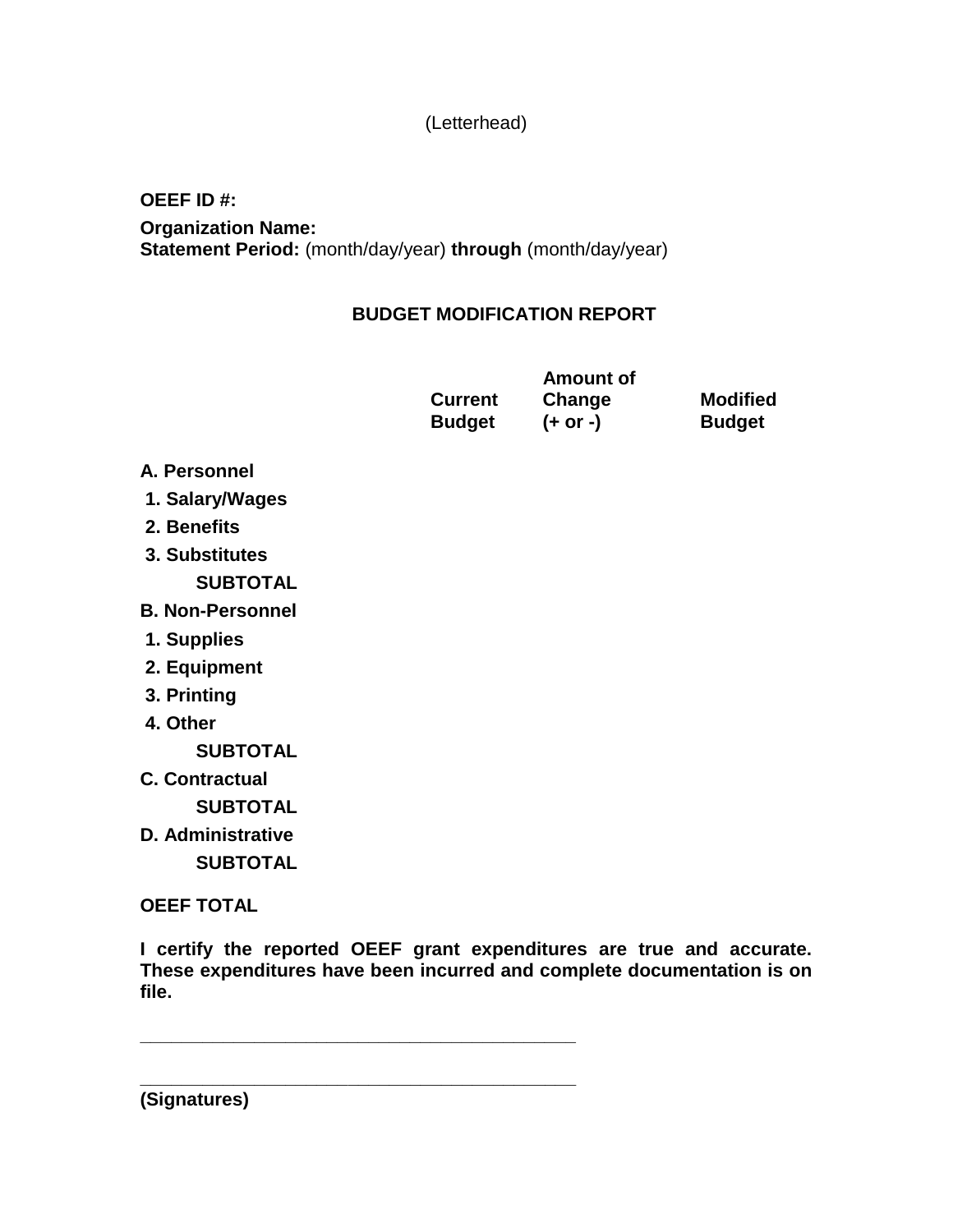# **OEEF Request for Funds Reimbursement/Working Capital Advance Payment**

| 1. OEEF Project ID Number:                                                                                                                                                                                                                                                                                                     |                        |  |  |  |
|--------------------------------------------------------------------------------------------------------------------------------------------------------------------------------------------------------------------------------------------------------------------------------------------------------------------------------|------------------------|--|--|--|
| 2. Grantee Organization                                                                                                                                                                                                                                                                                                        |                        |  |  |  |
| 3. Organization to which payment is to be sent (Must coincide with approved grant)                                                                                                                                                                                                                                             |                        |  |  |  |
| 4. OEEF Grant Award Amount (Do Not Include Matching Fund Contributions)                                                                                                                                                                                                                                                        |                        |  |  |  |
| From<br>5. Period Covered by this Request:<br>(month/day/year)                                                                                                                                                                                                                                                                 | To<br>(month/day/year) |  |  |  |
| 6. Funds Reimbursement Request:                                                                                                                                                                                                                                                                                                |                        |  |  |  |
| <b>Total Payments Received to Date</b><br>а.                                                                                                                                                                                                                                                                                   | \$                     |  |  |  |
| Total Expenditures thru end of most recent reporting period<br>b.                                                                                                                                                                                                                                                              | S                      |  |  |  |
| c. Cash on hand (If 6a is larger than 6b)                                                                                                                                                                                                                                                                                      | \$                     |  |  |  |
| d. Total Funds Reimbursement Requested                                                                                                                                                                                                                                                                                         | \$                     |  |  |  |
| 7. Working Capital Advance Payment Request                                                                                                                                                                                                                                                                                     |                        |  |  |  |
| <b>Estimate of Cash Needed for Next Quarter</b><br>а.                                                                                                                                                                                                                                                                          | S                      |  |  |  |
| <b>b.</b> Cash on Hand (line 6c)                                                                                                                                                                                                                                                                                               |                        |  |  |  |
| <b>Total Funding Requested</b> (7a minus 7b)<br>c.                                                                                                                                                                                                                                                                             | S                      |  |  |  |
| 8. Description of Estimated Expenditures:                                                                                                                                                                                                                                                                                      |                        |  |  |  |
| <b>Certification:</b><br>9.                                                                                                                                                                                                                                                                                                    |                        |  |  |  |
| I certify that, to the best of my knowledge and belief, the information on this report is<br>correct and that all expenditures and payments requested are valid and consistent with<br>the grant conditions and that the amount requested is not in excess of current needs and<br>will be expended within 90 days of receipt. |                        |  |  |  |
|                                                                                                                                                                                                                                                                                                                                |                        |  |  |  |
|                                                                                                                                                                                                                                                                                                                                |                        |  |  |  |
|                                                                                                                                                                                                                                                                                                                                |                        |  |  |  |
|                                                                                                                                                                                                                                                                                                                                |                        |  |  |  |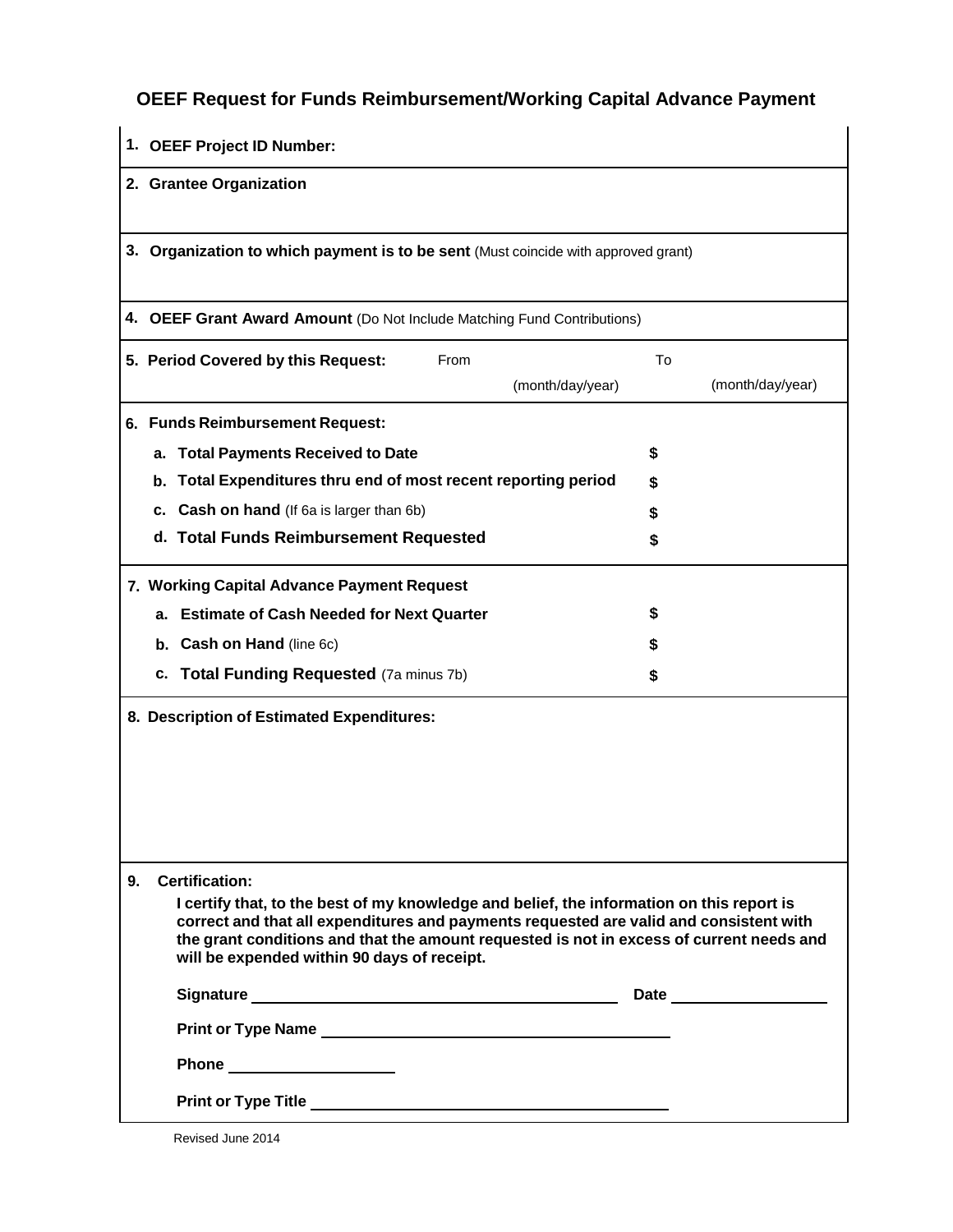### (Letterhead)

**OEEF ID #: Organization Name:**

**Statement Period:** (month/day/year) **through** (month/day/year)

### **FISCAL PROGRESS REPORT**

| <b>Current</b> | <b>Previous</b> | <b>Expenditures</b> | Remaining      |
|----------------|-----------------|---------------------|----------------|
| <b>Budget</b>  | <b>Balance</b>  | <b>This Period</b>  | <b>Balance</b> |

- **A. Personnel**
- **1. Salaries**
- **2. Benefits**
- **3. Substitutes**

**SUBTOTAL**

- **B. Non-Personnel**
- **1. Supplies**
- **2. Equipment**
- **3. Printing**
- **4. Other**

**SUBTOTAL**

**C. Contractual**

**SUBTOTAL**

**D. Administrative SUBTOTAL**

**OEEF TOTAL**

**I certify the reported OEEF grant expenditures are true and accurate. These expenditures have been incurred and complete documentation is on file.** 

**\_\_\_\_\_\_\_\_\_\_\_\_\_\_\_\_\_\_\_\_\_\_\_\_\_\_\_\_\_\_\_\_\_\_\_\_\_\_\_\_\_\_**

**\_\_\_\_\_\_\_\_\_\_\_\_\_\_\_\_\_\_\_\_\_\_\_\_\_\_\_\_\_\_\_\_\_\_\_\_\_\_\_\_\_\_**

**(Signatures)**